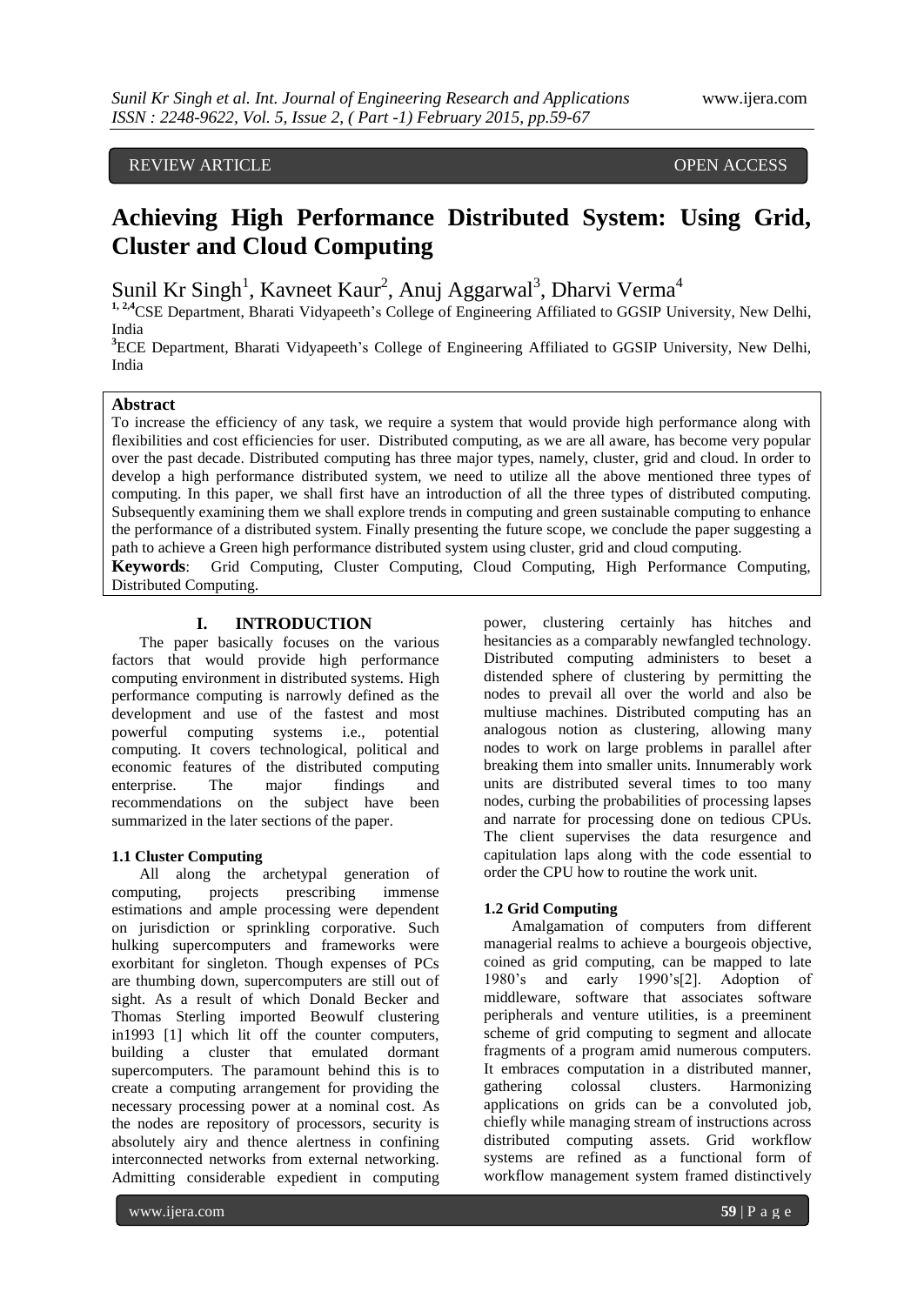to construct and accomplish an array of ciphering or data handling steps.

## **1.3 Cloud Computing**

Genesis of the term 'cloud computing' is ambiguous, although it sounds to be borrowed from the habit of employing sketches of clouds to symbolize networks. The custom of catering remote connection to computing activity through networks contributed to prevalent usage of this caption. Cloud computing cite to an exemplary of network computing where a program or utility executes on a connected servers instead of confined computing apparatus. Corresponding to the conventional clientserver or mainframe model, a node associates with a server to accomplish a job.



Figure 1:Year wise expansion of Cloud

The digression with cloud computing is that the computation may be executed on a single or many linked nodes at the same instance, applying the notion of virtualization. Virtualization allows multiple servers to be designed and distributed among several autonomous 'virtual' servers, operating separately seeming to the node to be a single device. These virtual servers are core, extensile, mountable and un-mountable, uninfluencing the nodes.

## **II. NIGGLING SCRUTINY**

## **2.1 Cluster Computing**

IBM sighted cluster computing as a substitute to coupling thumping mainframes, to produce a more profitable form of economic affinity, in 1960s [3]. IBM"s Houston Automatic Spooling Priority (HASP) system and its heritor, Job Entry System (JES), permitted dissemination of effort to a nodemanufactured mainframe cluster. IBM still opts clustering of mainframes via parallel systems, permitting hardware, operating systems, middleware and system management software to maintain powerful conduct and cost improvements allowing massive mainframe users to pursue executing their current operations. Howbeit, cluster computing did not achieve strength until the concurrence of three important bents in1980s namely, performance microprocessors, high speed networks and standard tools for high performance distributed computing [4]. New bent is the proliferating demand of computing power for estimation science and monetary utilities, coupled with the high cost and low receptiveness of classical supercomputers. The developments in these technologies and their availability make clusters or networks of computers a tempting solution for cost-efficient parallel computing.

#### *2.1.1 ARCHITECTURE*

In Beowulf system, the utilities never see the computing node (slave node) and interaction is with master node only. Master node is a special machine\system which manages the slave nodes. Master typically has only two interfaces: one that communicates with the personal Beowulf networks and other that is for general purpose network. Slave has their own version of the same operation system. It manages its local memory and disk space. However, the private slave networks may humungous files containing global data, and can be accessed by slaves if required [20]. An archetypal Beowulf contour is depicted in figure 2.



Figure 2: Beowulf Contour

Computer clusters exist on separate physical computers with same operating system. With the onset of virtualization, cluster nodes may be executed on a separate physical computer with separate operating systems designed virtually to look similar. The clusters may be virtualized on various structures as maintenance takes place.

#### *2.1.2 CHARACTERISTICS*

The high- availability and load- balancing capability of clusters attracts customers and interests investors. Due to low cost and elasticity they are easier to handle and maintain. Ubiquitous approach maximizes its efficiency and performance. As clusters are simple in design, every node can be granted required attention, thus, avoiding affects of node failures.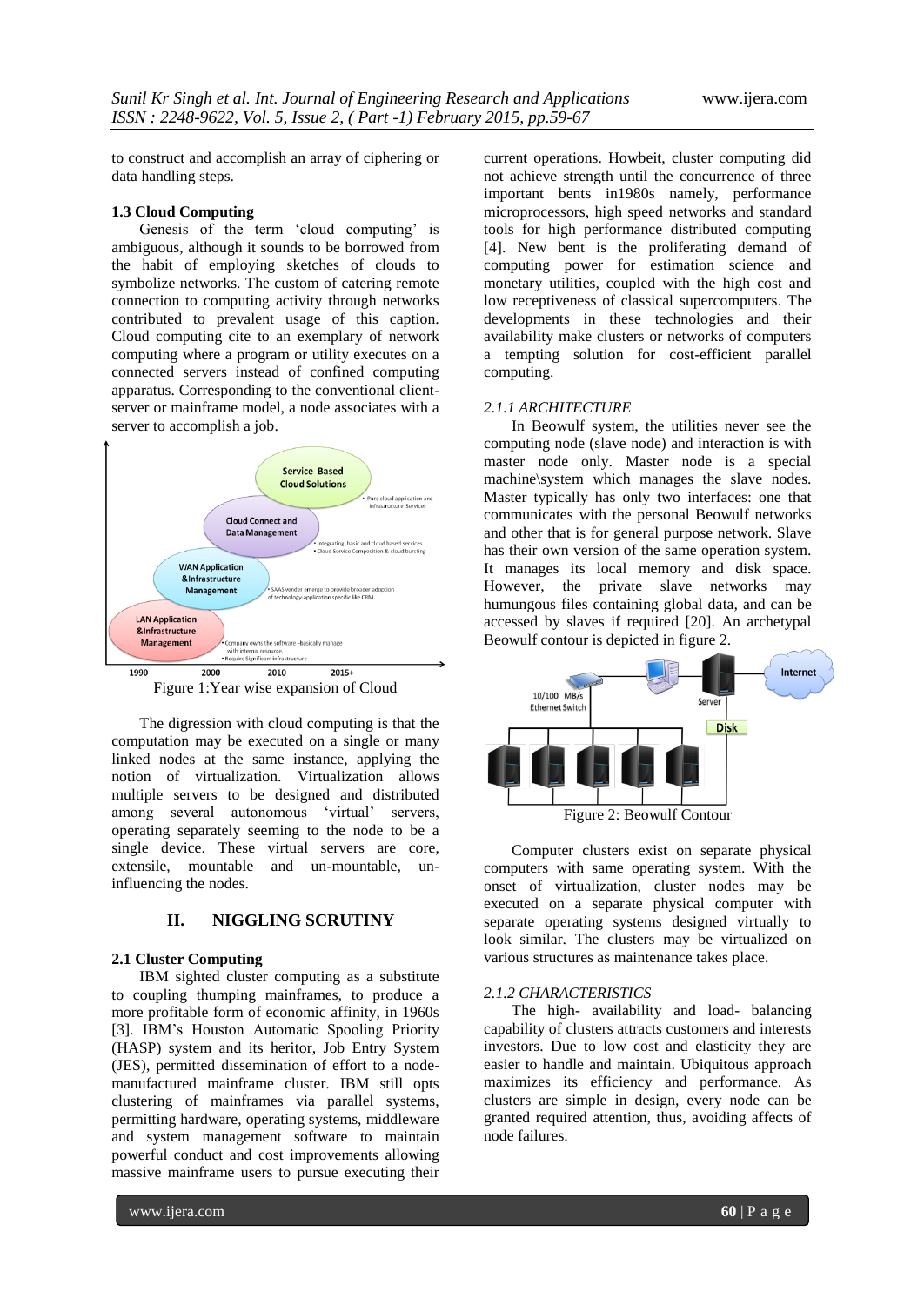#### *2.1.3 IMPLEMENTATION*

The Linux world supports various cluster software. Linux Virtual Server, Linux-HA- directorbased clusters permit entry for services to be distributed among several cluster nodes. OpenMosix, Kerrighed, OpenSSI are clusters consolidated into kernel that provide for direct process transfers among homogeneous nodes.

Microsoft Windows Computer Cluster Server 2003 dependent on Window server platform, permits parts for High Performance Computing like, Job Scheduler and management tools.

Several middleware technologies have been worked upon for different hardware and software compatibilities.

#### **2.2 Grid Computing**

Grid computing is an essence of distributed computing. Just as internet user sees a consolidated instance of content through web, a grid user views a single, large virtual computer.

Grid technologies commit to change the way in which complex computational problems are tackled by organizations. However, the intent of large-scale resource sharing has not yet been accomplished in several areas. Grid computing has developed the field of computing. Started as a project to link US supercomputers, Grid computing has evolved far beyond.

## *2.2.1 ARCHITECTURE*

Grid computing is based on an open set of standards and protocols which enable communication across geographically dispersed and heterogeneous environment. Example of grid architecture is Open Grid Services Architecture (OGSA).

Like all other computing, grid architecture is also defined in layers. There are four layers in grid architecture, lowest being the network layer which connects the grid resources and highest being the application layer which includes applications in science, engineering, business, finances and more as well as portal and development toolkits to support the applications. This is the layer that a grid user can view and interact with. The application layer often includes the service-ware which performs the general management functions like tracking, who is provided with grid resources and who is using them. The intermediate layer known as middleware layer provides the tools that enable various elements to participate in grid. The middleware layer is sometimes the "brain" behind a computing grid [19]. Resource layer is sandwiched between the network and middleware layer. This layer contains the actual grid resources that are connected to the network. This has been depicted pictorially in fig 3.



Figure 3: Grid Architecture

## *2.2.2 CHARACTERISTICS*

Grid system governs resources that are not subjected to centralized control by integrating resources and users in different control domains. Built from multipurpose protocols and interfaces that address issues like authentication, authorization, resource discovery and resource access, grid uses standard, open, general-purpose protocols and interfaces. Grid permits its constituent resources to be used in a managed way to deliver various nontrivial qualities of service[12]. Grid applications have common requirements like, partitioning of applications to break the problem into discrete pieces, task and workflow discovery and scheduling, distributing the data where and when it is required, provisioning and distributing application codes to specific system nodes, result management to assist in the decision processes of the environment, autonomic features like self configuration, self recovery, management and optimization and many other.

## *2.2.3 IMPLEMENTATION*

Many applications like collaborative engineering, data exploration, high throughput computing, distributed supercomputing have benefited from grid framework. Some of the more visible areas of grid implementation are:

*Schedulers*- types of applications responsible for management of jobs- form a hierarchical structure with Meta schedulers and other lower level schedulers. The job acknowledged by grid schedulers are analyzed and allocated to respective resources for execution on the basis of service level requirements.

*ResourceBroker*- responsible for pairing links between the client and server- enables selection of best available resources for executing a job. This pairing involves allocation of apt resources for task execution and supports nodes' deadline and financial constraints for optimized scheduling.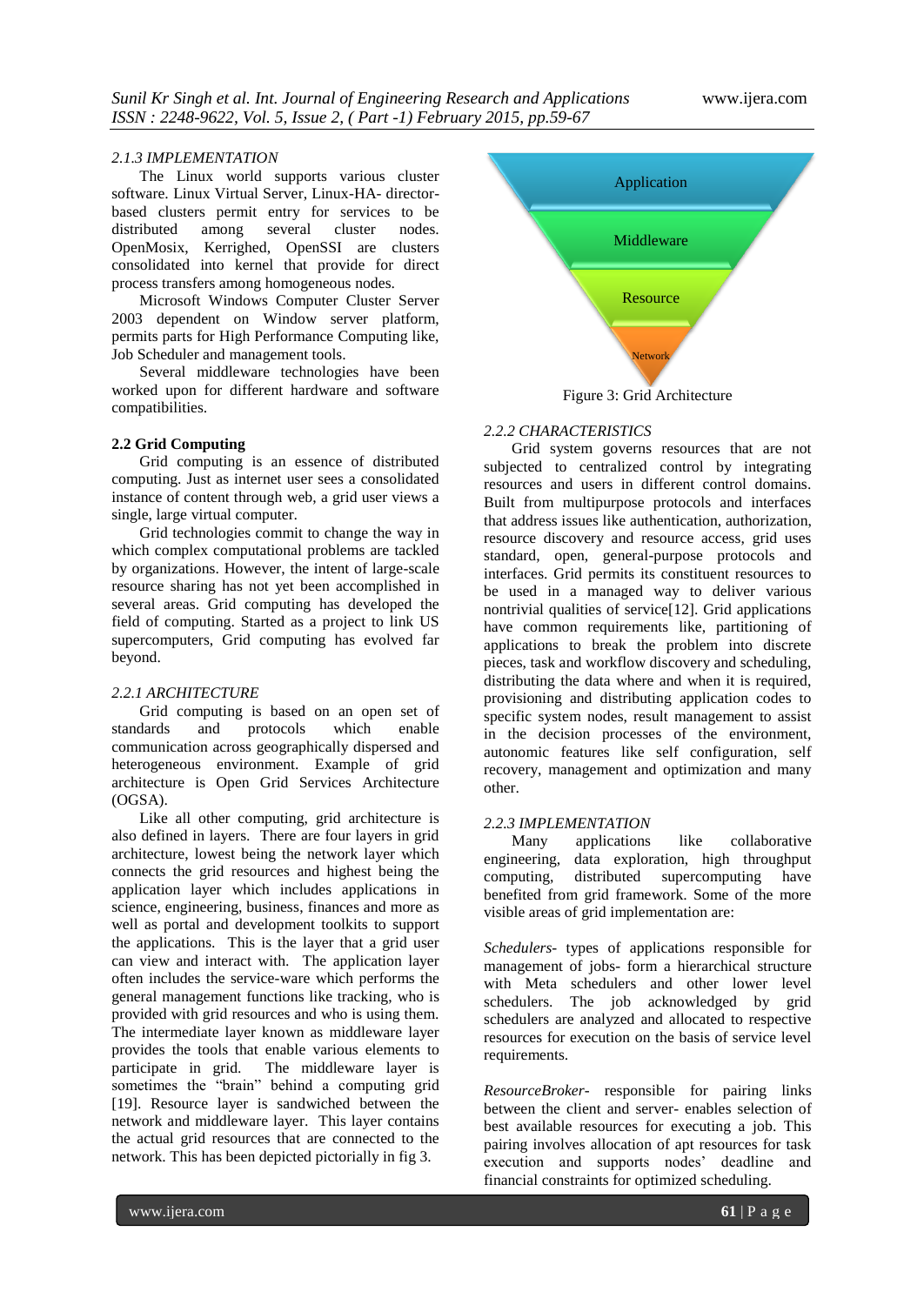*Load balancing* feature enables distribution of workload among the resources in grid environment and requires integration into any system in order to prevent connections with schedulers and resource managers

Grid portals are similar to web portals as they provide uniform access to grid resources. They have the capability of querying database, transferring files, checking job feedback, status, security management and providing personalized solution availability.

Integrated solutions are a combination of existing advanced middleware and application functionalities, to provide coherent and high performance results across the grid environment. This advancement has been witnessed by several global industry sectors

#### **2.3 Cloud Computing**

Cloud computing which provides shared resources, software and information to computers and other devices on demand is coined as "Internet Based computing"[16]. Technical definition is "a computing capability that provides an abstraction between the computing resource and its underlying technical architecture (servers, storage, network), enabling convenient on demand network access to a shared pool of configurable computing resources that can be rapidly provisioned and released with minimal management effort or service provider interaction"[17]. Cloud technologies have created a new trend in parallel programming [18]. In this section, we shall discuss more about the cloud computing.

#### *2.3.1 ARCHITECTURE*

Figure 4 gives a general idea of the architecture of cloud computing for smarter planet and layered view of IT infrastructure, services and applications that constitute cloud computing. It is possible to differentiate four layers that progressively shift the point of view from the node to the end-user.







Figure 4(ii):.Layered view of Cloud architecture



Figure 4(iii): Cloud Computing Adoption Structure

The lowest level is characterized by physical resources with infrastructure on top of it. Cluster data centers and spare desktop machines are resources of different nature. Infrastructures support commercial cloud and are composed of data centers hosting hundreds of nodes, while private cloud provides a more heterogeneous environment. This level provides the "horse power" [14] of the cloud.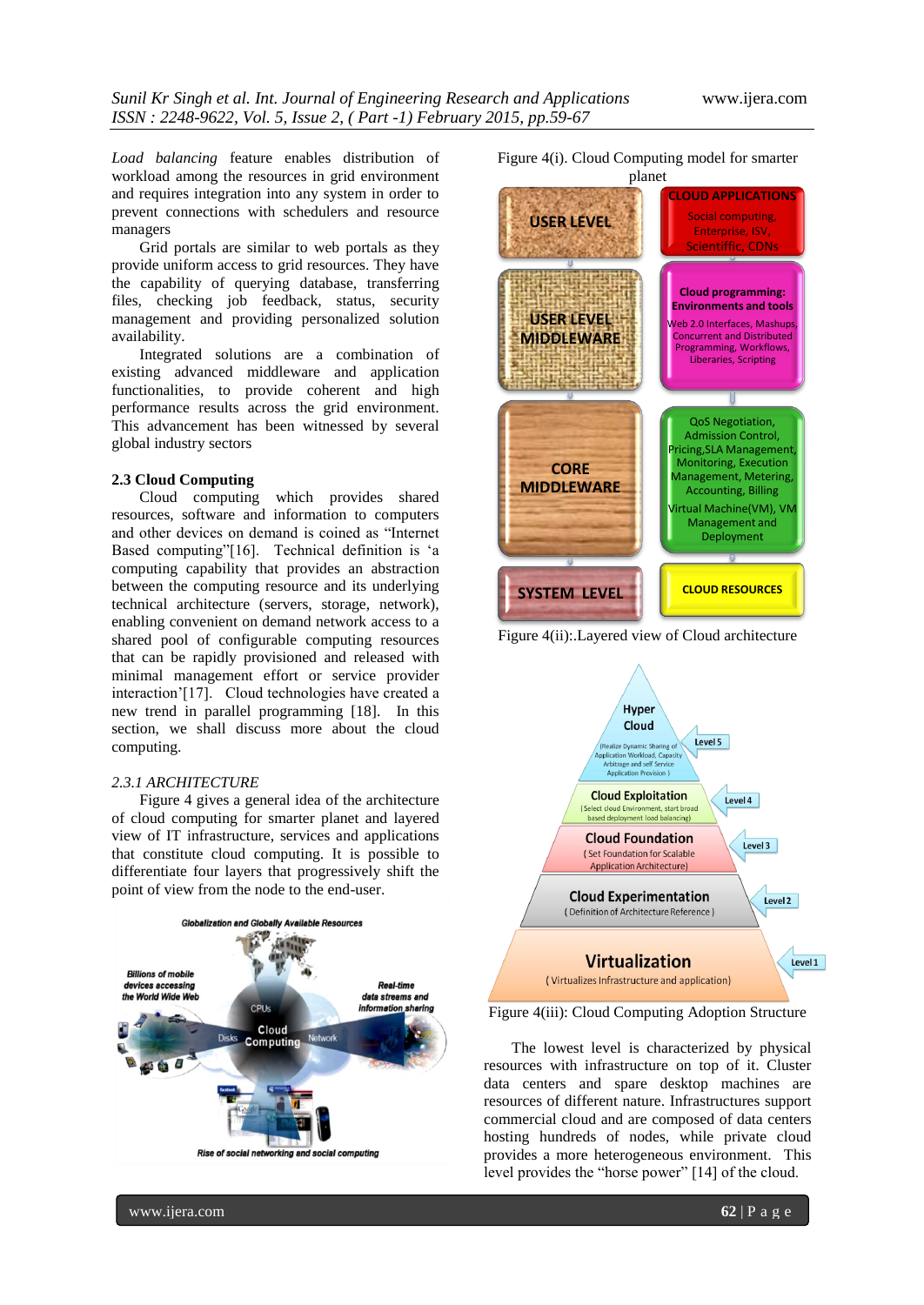The physical infrastructure whose aim is to provide an appropriate execution environment for applications and to exploit physical resources, is managed by the main middleware layer. The core middleware rely on virtualization techniques to provide advance services like QoS, sandboxing, application independence. Hardware level virtualization and programming level virtualization are most popular amongst various alternatives available. Application independence and partitioning of physical resources like memory and CPU is guaranteed virtually by hardware level virtualization. On the other hand, sandboxing and execution management for applications developed via specific technology or programming language is provided by programming level virtualization. On top of this, the central middleware provides a wide spectrum of services that help service providers for delivering a professional or commercial service to the end user. Negotiation of QoS, admission control management of execution, monitoring, accounting and billing are example of such services. Core middleware along with physical infrastructure represents the platform on top of which the applications are employed in cloud. Direct user level access to this layer is very rare and thereby core middleware are accessed through a user level middleware to deliver these services. This provides environment and simplifying tools to develop and employ applications in cloud. The user level middleware consists of the access point to applications in cloud.

#### *2.3.2 CHARACTERISTICS*

Cloud computing plays a major role in enhancing technological infrastructure resources for computing. It facilitates interaction between humans and machines at a nominal cost.



Figure 5: Features of cloud computing

Easy maintenance and sharing of resources enables the node to access the data regardless of its device or location. Performance, productivity, reliability and scalability are not an issue while using distributed high performance cloud computing. Security due to centralization of data is not at par with the expectations. Virtualization enables sharing of resources without actually possessing them.

On-demand self service, broad network access, resource pooling, rapid elasticity and measured services are five essential characteristics of cloud computing [15].



Figure 6: Benefits of Cloud Computing

#### *2.3.3 IMPLEMENTATION*

The wide spectrum of services exposed by cloud are classified and organized into three main offerings that are available to nodes: scientific, institution and enterprises via software, platform and infrastructure as a service.

Infrastructure as a service (IaaS) or hardware as a service delivers IT infrastructure based on virtual or physical resources as a commodity to customers. These resources meet the node requirements in terms of memory, CPU type and power storage.

Platform as a service (PaaS) provides a development platform where users can develop their own applications and execute them on cloud. Google AppEngine is an example of such a service.

Software as a service (SaaS) enables end user integrated services comprising hardware development and applications. Users are not permitted to customize these services but can access those services hosted in the cloud. An example of SaaS is a Google Document.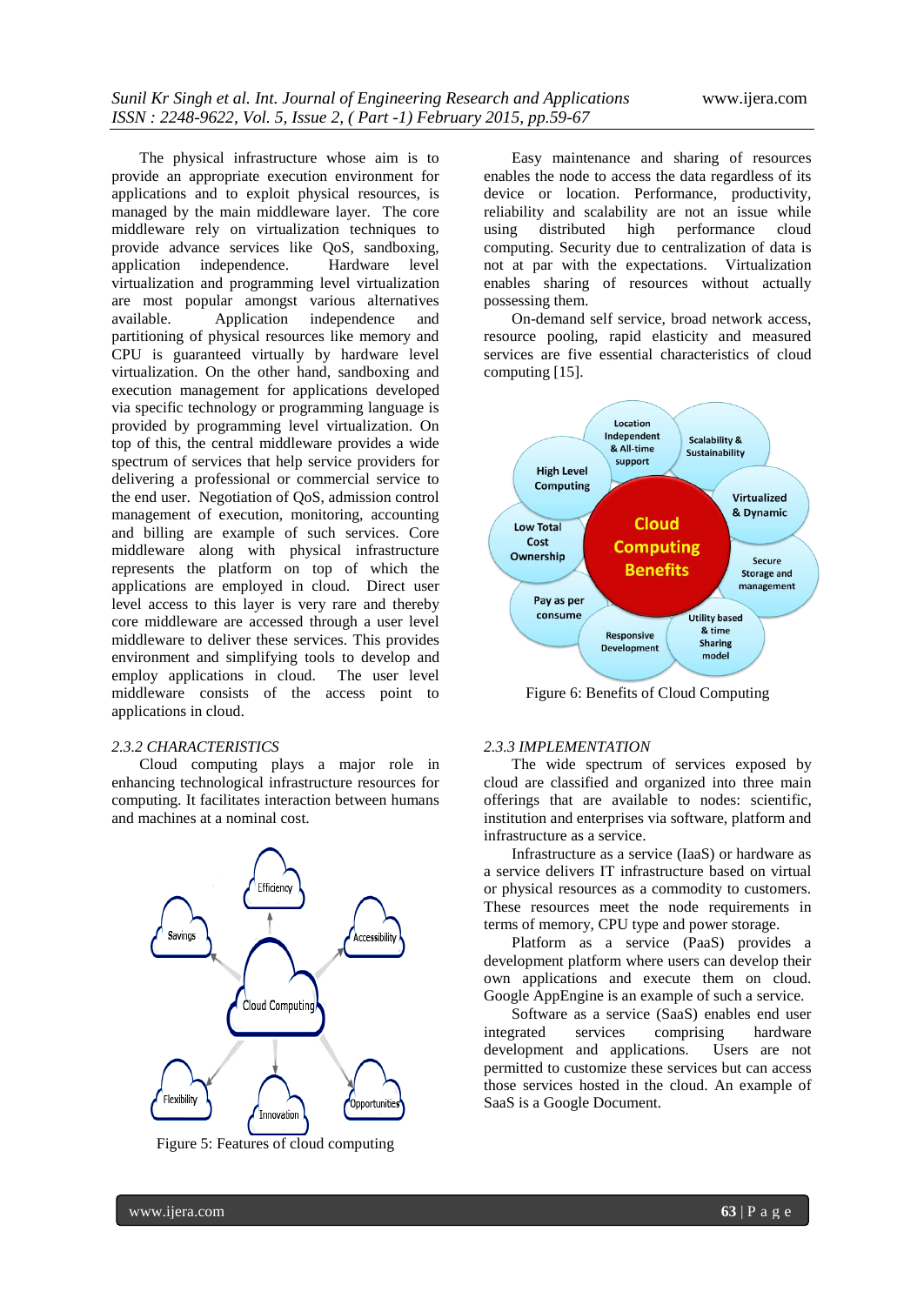

Figure 7. IaaS, PaaS and SaaS model



Figure 8: Layered Architecture

## **III. TRENDS IN HIGH PERFORMANCE COMPUTING**

Since 60 years, the field of computing has undergone rapid transformations. Despite this, the long term evolution of performance seems to be stagnant. Massively Parallel Processor (MPP) systems are being accepted for engineering as well as for new commercial applications.

At the onset of 1990s, MPP systems came into the market claiming vector multiprocessors as pushovers. Top500 list, to provide a more reliable statistics on high performance computers [10], in June 1993 declared that 156 MPP systems were employed already.

Based on the present Top500 data and assumption that the current rate of performance improvement would continue in future, we can hypothesize the observed conduct and analyze these values with the intention of government programs such as the department of Computing and Communications, and PetaOps initiative. Considering that in 2005, no small system made it to the Top500 ranking. First PetaFlop/s were available around 2009 and rapid changes were adopted in technology used in high performance computing devices, but still there is currently no reasonable image possible for architecture of the PetaFlops systems at the end of the decade [11].

## **IV. DESIGN TECHNIQUES FOR GREEN SUSTAINABLE COMPUTING**

Many advanced methodologies for enhancing energy efficiency of IT(Information Technology) and making it more feasible involve the need to dynamically accustom computation to the appropriate energy profile. Complex distributed computing environments provide an array of opportunities for managed adoption among multiple nodes and at multiple levels.

Cluster EAC[5] (Energy Adaptive Computing) is a model that requires a significant computation employing multiple servers before response for a request submitted by a client can be returned. This implies client"s role is minimal and adaption of energy is of prime concern in data center infrastructure. In EAC cluster, the adaption of energy happens at multiple levels, with power limit that a level needs to adapt.

Client-server EAC requires to be handled with a well-managed end-to-end adaptation including the client, server and the interceding network. The motive of management is to elevate the client experience within the energy limits. As the client becomes more mobile and demand richer capabilities, the limited battery capacity gets in the way causing hindrance to energy adaptations

Cloud techniques have been proposed to outsource mobile computation to cloud platform that can make the required resources on demand available [6] [7] [8].

Energy adaption in P2P (Peer-to-Peer) environment requires cooperation among peers. This issue has been examined and the solution proposed is an energy adaptive version of Bit Torrent protocol [9].

The various issues for realization of EAC are: Hierarchical Power Control, Demand side adaption, supply side adaption, and QoS (Quality of Service) aware scheduler.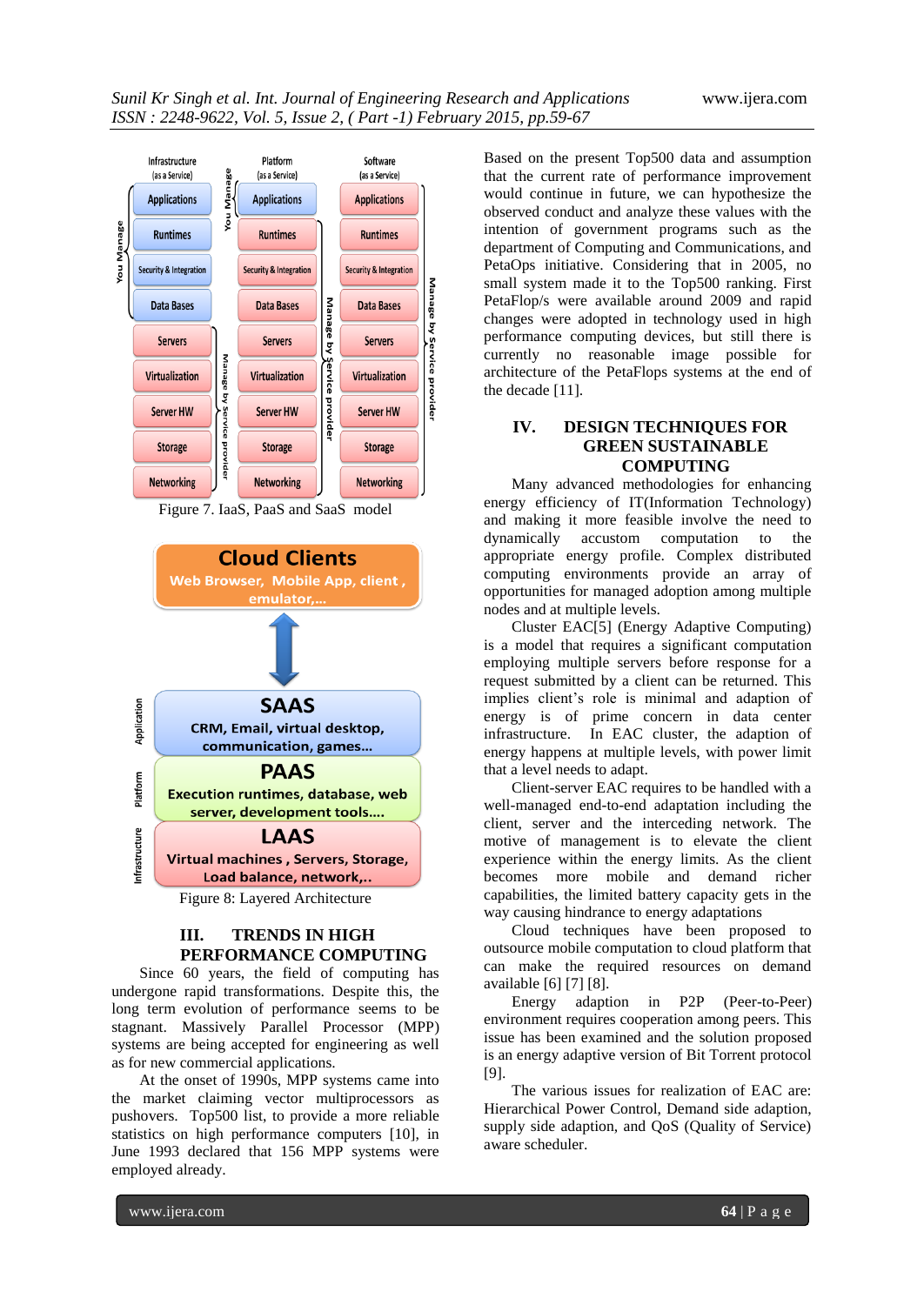#### **V. PROJECT ANALYSIS**

In order to understand and achieve desired high performance system, we must be aware of features of specified computing techniques. To make study and analysis of these systems more understandable and communicable, this section describes and examines some famous projects in these fields.

As per the framework of the paper, the discussion begins with the exploration of THE LATTICE PROJECT [22].

The Lattice project being a research project in Grid computing, targets unification of computing resources into a grid computing system to make the resources systematically accessible and recognizable.

To achieve something high we must recognize the reason as to why that height is required. In case of Lattice, the ever increasing complexity and size of data calls for increase in computational efficiency. To attend this call, lattice project requires amalgamated computational resources. Since divergent computational resources are used, software development is in a dire need of this project which it slakes by employing open source equipments. The development of user interface along with increased scalability engrossed humongous effort. Lattice project engaged features of grid for accessing large-scale resources and modeled it over the scope of personal computers.

Architecture born out of fusion of Globus and BOINIC was adopted in various applications and projects like, BLAST (Basic Local Alignment Search Tool), ClustalW, IM (Isolation with Migration) Et. Al.

Researchers in Asia –Pacific region have been trying to solve numerous issues and problems linked to cluster computing, like employment of multithreaded DSM runtime systems; reduction in network overheads and communication patterns; development of realist communication models; distributed and parallel file systems. Various researches and papers presented in this regard have been recorded marvelously by Mark Baker, RajkumarBuyya, Ken Hawick, Health James and Hai Jin in their paper Cluster Computing R&D in Australia [24].

Google App Engine and Amazon Web Service are two leading cloud platforms. The comparative study [23] of these platforms by Chao He under the guidance of Prof. Raj Jain revealed that neither of them was significant in successful round trip time and throughput facets of cloud computing. Also it was concluded that none of these two was superior to the other. Cloud computing can get judicious performance in comparison to the traditional web servers depending upon the service delivered. The experiments conducted by them provided a better insight on the methodology to construct the cloud computing infrastructure and platforms.

## **VI. FUTURE PROSPECTS OF DISTRIBUTED COMPUTING**

Increasing power and speed data centre is not always efficient and sometimes leads to an additional cost, so one should not expect to increase the efficiency more than a required limit. Distribution of data centers and use of closest data centers is a better and a far more optimal choice. It has been predicted that storage and computing on personal computers will be forgotten and transferred into distributed clouds. Therefore, architecture and evaluation of data centers should be performed for future of computing through suitable prediction. According to review and evaluation performed in the field of high performance computing, high performance distributed computing through grid, cluster and cloud still has a shortage in performance evaluation and special measures are required for this work. It is better to consider delay in evaluations or implement a criterion for evaluation of service level agreement because these agreements are most important for the users and one can present more accurate evaluation in future by specifying type of user"s requests or specifying and distinguishing all users. High performance embedded computing (HPEC) systems are amongst the most challenging systems in the world to build. The primary sources of these difficulties are the large number of constraints on an HPEC implementation:

- **Performance:** latency and throughput.
- **Efficiency:** processing, bandwidth, and memory.
- **Form Factor:** size, weight, and power.
- **Software Cost:** code size and portability.

Thus in future, we hope to achieve high performance distributed system by combining best features of grid, cluster and cloud computing as well as reconfigurable computing[21].

Besides the aforementioned requirements, the emergence of Jungle Computing has given a boost to the field of Distributed Computing. It uses a system which is distributed, is highly diverse and provides computing at very high speeds [25] [26]. But the fact that it is highly non-uniform is viewed as a hindrance if not handled properly. There is an urgent need for easy and efficient Jungle Computing in scientific practice, by exploring a set of state-ofthe-art application domains [26]. Thus, the need of an hour is a system which not only combines the features of grid, cloud and cluster computing but goes beyond it to incorporate efficient jungle computing, thus providing an easier and faster system.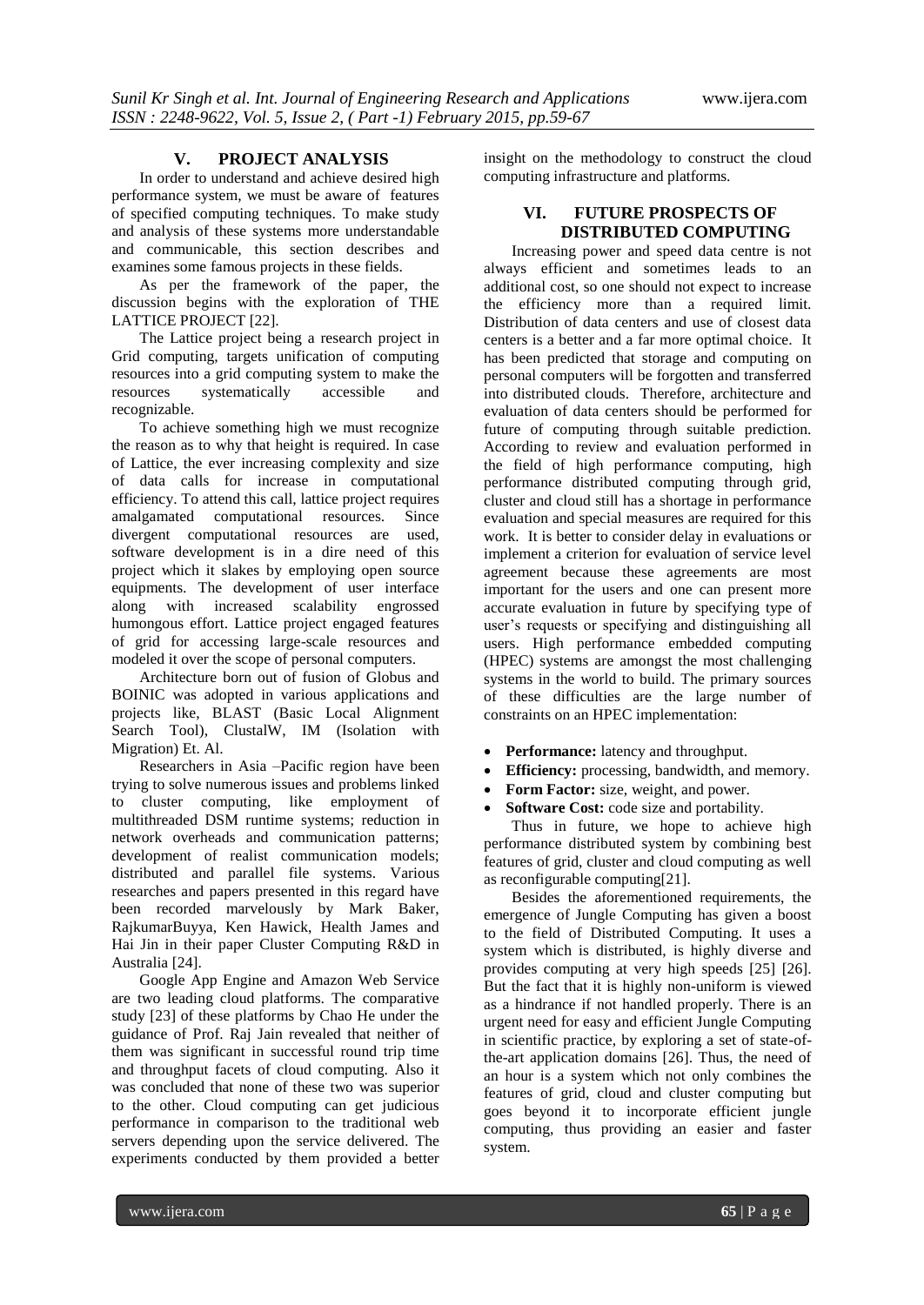### **VII. CONCLUSION**

We discussed origin of cluster, grid and cloud computing and studied their architecture, characteristic features and discussed their current applications and fields of implementation.

Further we had an overview on trends of computing and glimpse of green sustainable computing which allowed us to create intent of developing a high performance distributed system which would meet the aim of green sustainable computing and would combine best features of all the available computing models, especially the most popular ones as per trends in computing. In the nutshell, we conclude that by extrapolating trends in high performance computing we draw the conclusions that parallel computing is the core mechanism by which computer performance can cope up with the predictions of Moore"s law in the face of increasing influence of performance and the architecture of HPC will continue to develop at quick rates. Thus, it would be increasingly important to find paths to motivate scalable parallel programming without compromising with transportability. Such a challenge could be defeated by evolution of software systems and algorithms that support portability besides relaxing burden of program design and implementation. Table 1 enable us to compare and achieve this high performance distributed system using grid, cluster and cloud computing.

| Table 1: High Performance Grid v/s Cluster v/s |  |  |  |  |  |
|------------------------------------------------|--|--|--|--|--|
| Cloud Computing                                |  |  |  |  |  |
|                                                |  |  |  |  |  |

| Category               | Grid     | <b>Cluster</b> | <b>Cloud</b> |
|------------------------|----------|----------------|--------------|
| <b>Size</b>            | Large    | Small to       | Small to     |
|                        |          | medium         | large        |
| <b>Resoruce type</b>   | Heterog  | Homogeneous    | Heterogen    |
|                        | eneous   |                | eous         |
| <b>Initial Capital</b> | High     | Very High      | Very low     |
| Cost                   |          |                |              |
| <b>Typical ROI</b>     | Medium   | Very High      | High         |
| Network type           | Private  | Private        | Public       |
|                        |          |                | Internet     |
|                        | Ethernet | IB or          |              |
|                        | based    | proprietary    | Ethernet     |
|                        |          |                | Based        |
| <b>Typical</b>         | Expensi  | Very           | Usually      |
| <b>Hardware</b>        | ve       | expensive-top  | VMs atop     |
|                        |          | of the line    | of           |
|                        |          |                | hardware     |
| If I didn't            | Faster   | supercomputer  | Bunch of     |
| know any               | worksta  | S              | <b>VMs</b>   |
| better:                | tions    |                |              |
| <b>SLA</b>             | High     | Strict         | Low          |
| requirement            |          |                |              |
| <b>Security</b>        | High     | Very low-but   | Low          |
| Requirement            |          | typically high |              |

#### **REFERENCES**

- [1] Michael Hill, "*Distributed Computing: An Unstoppable Brute Force*", SANS Institute Info Sec Reading Room, pp 1-13, November 13, 2003.
- [2] Manish Parashar and Craig A. Lee, *"Grid Computing: Introduction and Overview*", pp 1-6, 2005, Available at: [www.researchgate.net](http://www.researchgate.net/)
- [3] R. Buyya, "*High Performance Cluster Computing: Architectures and Systems*", ISBN-10: 0130137847, Prentice Hall; 1 edition, 21 May 1999.
- [4] Albert Y. Zomaya, "*Handbook of Nature-Inspired and Innovative Computing integrating classical models with emerging technologies*", EBook Springer, chapter 16, pp 521 – 530, 2006.
- [5] Krishna Kant, Muthu kumar Murugan, and David Hung Chang Du, "*Energy Adaptive Computing for a Sustainable ICT Ecosystem"*,Design Technologies for Green and Sustainable Computing Systems, Springer, pp 59-91, 2013.
- [6] Miettinen AP, Nurminen JK, "*Energy efficiency of mobile clients in cloud computing"*, ACM HotCloud'10<br>Proceedings of the 2nd USENIX Proceedings of the conference on Hot topics in cloud computing, pp 4-11,2010.
- [7] Chun B-G, Ihm S, Maniatis P, "*Clone: elastic execution between mobile device and cloud*", in the ACM proc of the sixth conference on Computer systems (EuroSys"11), pp 301-314, 2011.
- [8] Curevo E, Balasubramanian A, Cho D-K, Wolman A, Saroiu S, Chandra R, Bahl P, "*Maui: making smart phones last longer with code offload*", ACM MobiSys'10, Proceedings of the 8th international conference on Mobile systems, applications, and services, pp 49-62, 2010
- [9] Mayank Raj, Krishna Kant, Sajal K. Das, "*Energy Adaptive Mechanism for P2P File Sharing Protocols*", Parallel Processing Workshops: Euro-Par 2012, Springer Lecture Notes in Computer Science, Volume 7640, pp 89-99, 2013.
- [10] Top500 Super Computer Report, Available at: [www.top500.org.](http://www.top500.org/)
- [11] Volodymyr Kindratenko, Pedro Trancoso, "*Trends In High Performance Computing*", IEEE Computing, vol. 13 no. 3, pp. 92-95, 2011.
- [12] I. Foster and C. Kesselman, "*Computational Grids: Blueprint for a new computing infrastructure*", ISBN:1-55860- 475-8, ACM book,1998.

www.ijera.com **66** | P a g e